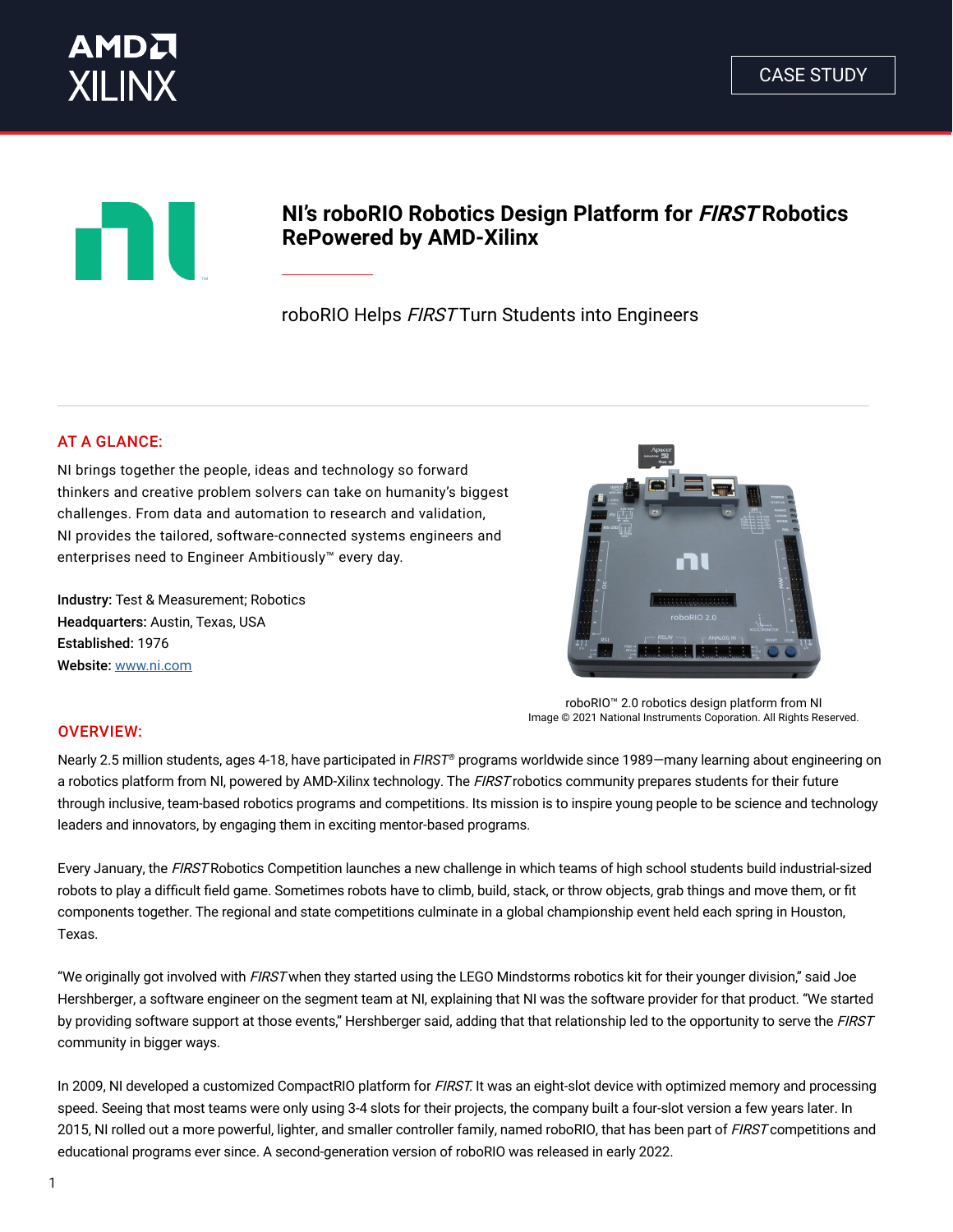#### CHALLENGE:

Around 2003, NI started an effort to build its first CompactRIO embedded industrial controller. "We had products that could process I/O but didn't have any real-time computation capabilities," Hershberger explained. "We knew that adding an FPGA was the next step in building more capable I/O, so we decided to partner with Xilinx."

Hershberger said the company was looking to couple an FPGA fabric with an application processor that could handle more complex tasks and offered real-time processing. "Zynq basically solved all of that for us in a single package. It was definitely a very good fit and made it possible for us to go to a smaller, less-expensive platform."

#### SOLUTION:

RoboRIO is a platform based on reconfigurable hardware that is targeted for academic use.

"We had FIRST robotics in mind when we built the product," said Oscar Fonseca, staff systems R&D engineer at NI. "We wanted to cater to students that were looking for a powerful interface, both from the I/O and communications side and that allowed them to make something without having to customize much. We included PWM output ports all the way to SDI, I2C, CAN communication, and analog inputs; things you don't usually find in low-cost controllers."

"We use the Zynq device for all the real-time I/O," Hershberger added. "It allows us to completely open the processor side up to the users. Students can write whatever code they want, and they don't have to worry if their code has good real-time behavior. All the realtime behavior we need is handled by programmable logic. It gives the students a lot more flexibility and power to experiment."

The Zynq-7000 SoC family integrates the software programmability of ARM® processor technology with the hardware programmability of an FPGA, enabling key analytics and hardware acceleration while integrating CPU, DSP, ASSP, and mixed-signal functionality on a single device.



Joe Hershberger shows off NI's roboRIO controller Image © 2021 National Instruments Coporation. All Rights Reserved.